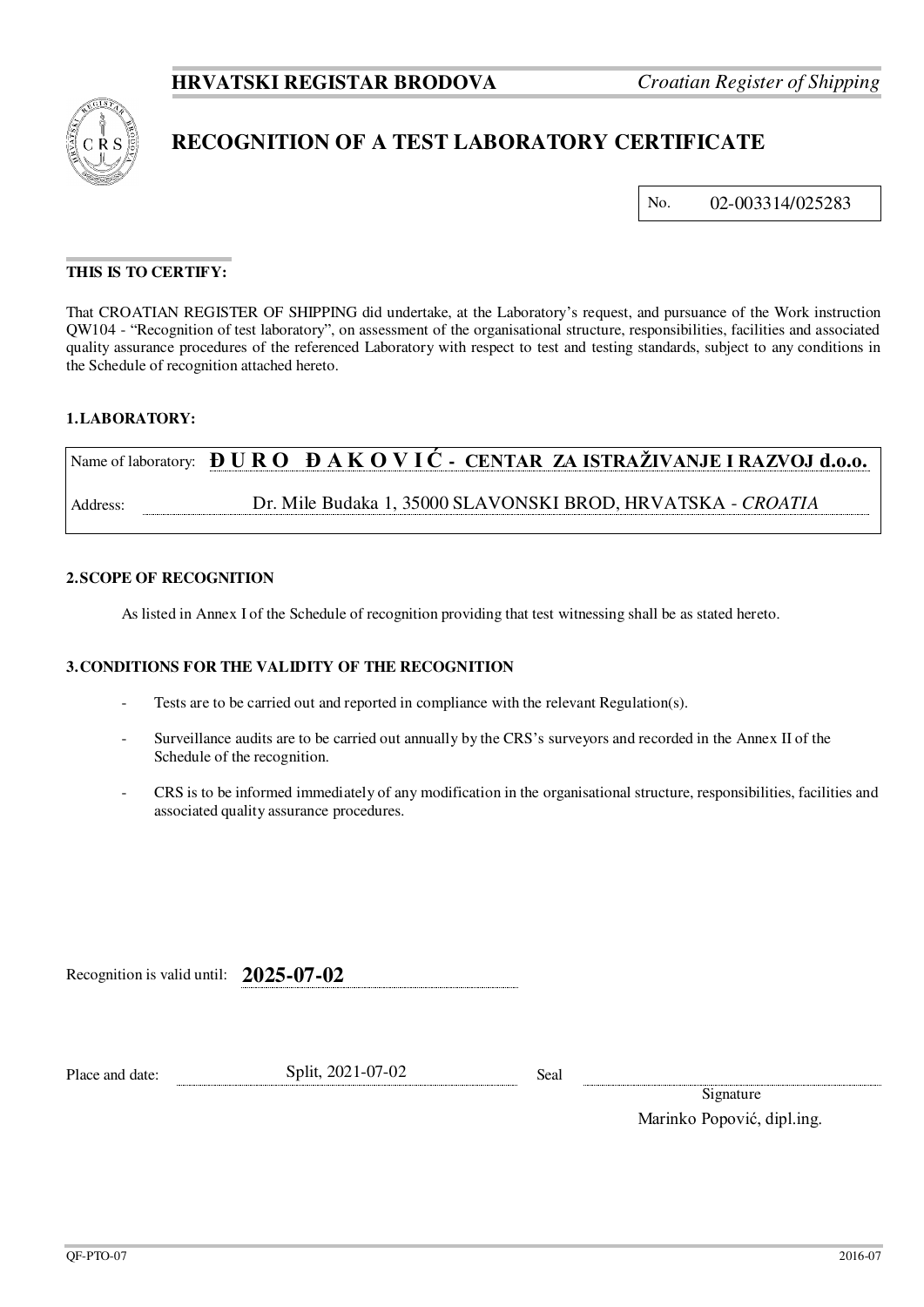# **SCHEDULE OF RECOGNITION**

Annex I to Certificate No: <br> No. 02-003314/025283

| Item<br>No. | Test method                                                                                                                            | Regulation         | Test standards<br>(latest edition)                                                                                                                                                                                                                                                                                                                                         | Test witnessing<br>mode (see note) | Comments |
|-------------|----------------------------------------------------------------------------------------------------------------------------------------|--------------------|----------------------------------------------------------------------------------------------------------------------------------------------------------------------------------------------------------------------------------------------------------------------------------------------------------------------------------------------------------------------------|------------------------------------|----------|
| 1.          | Mehanička i tehnološka ispitivanja<br>materijala<br>Mechanical and technological testings<br>of materials                              | CRS Rules Part 25. | EN ISO 6892-1<br>EN 10045-1<br>EN ISO 6506-1<br>EN ISO 6507-1<br>EN ISO 6508-1<br><b>EN ISO 7438</b><br>ISO 8492<br><b>HRN EN ISO 8495</b><br><b>HRN EN ISO 8493</b><br><b>HRN EN ISO 148-1</b>                                                                                                                                                                            | (1)                                |          |
| 2.          | Metalografska analiza metala i<br>zavarenih spojeva<br>Metallographic analysis of metals and<br>welded joints                          | CRS Rules Part 25. | <b>ISO 3057</b><br>HRN EN ISO 643<br>HRN EN ISO 3887<br><b>HRN EN 10247</b><br><b>ASTM E45-18</b><br><b>ASTM E112-13</b><br><b>HRN EN ISO 945-1</b><br><b>HRN CR 12361</b><br><b>HRN EN ISO 17639</b>                                                                                                                                                                      | (2)                                |          |
| 3.          | Ispitivanje metala i zavarenih<br>spojeva, metodama bez razaranja<br>Testing of metals and welded joints by<br>non-destructive methods | CRS Rules Part 1.  | <b>HRN EN ISO 23277</b><br>EN ISO 17636-1<br><b>HRN EN ISO 17640</b><br><b>HRN EN ISO 17638</b><br><b>HRN EN ISO 17637</b><br><b>HRN EN ISO 10893-6</b><br><b>HRN EN ISO-10893-5</b><br><b>HRN EN ISO-10893-4</b><br>EN 12681<br>EN 1369<br>EN 1371-1<br>EN 1371-2<br>EN 10160<br>EN 10307<br>EN 10228-3<br>EN 10228-4<br>EN 10228-1<br>EN 10228-2<br>EN 10308<br>EN 13018 | (2)                                |          |
| 4.          | Ispitivanje stručne sposobnosti<br>zavarivača<br>Testing of welders ability                                                            | CRS Rules Part 26. | <b>HRN EN ISO 14732</b><br><b>HRN EN ISO 9606-1</b><br><b>HRN EN ISO 13585</b><br><b>ASME Sec.IX</b>                                                                                                                                                                                                                                                                       | (2)                                |          |

Note:

(1) Except otherwise agreed upon, the CRS witnessing is compulsory for every test.

(2) First test and one per 4 years.

(3) CRS witnessing is not compulsory.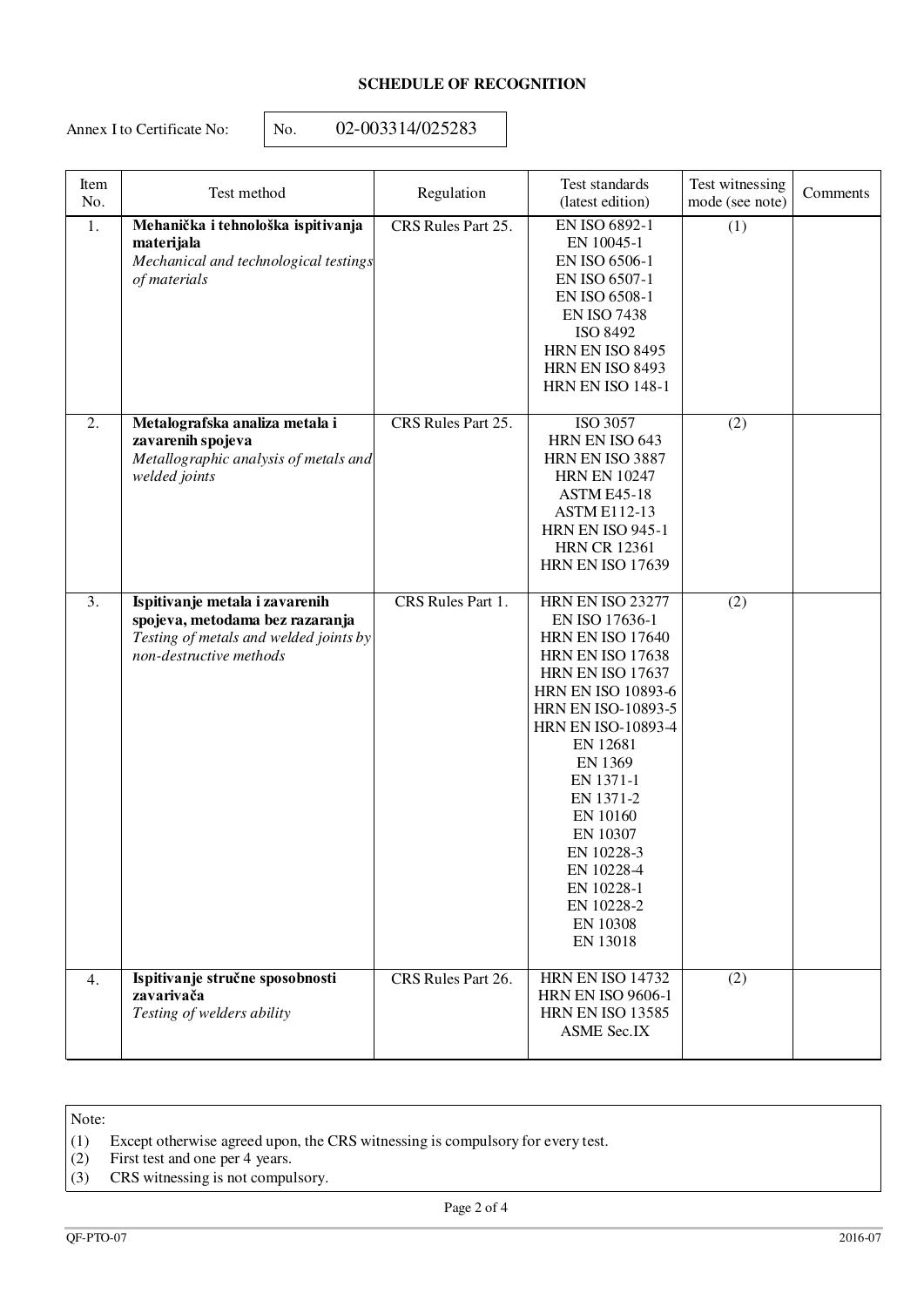| Item<br>No. | Test method                                                                                                                                                                                                             | Regulation         | Test standards<br>(latest edition)                                                                                     | Test witnessing<br>mode (see note) | Comments |
|-------------|-------------------------------------------------------------------------------------------------------------------------------------------------------------------------------------------------------------------------|--------------------|------------------------------------------------------------------------------------------------------------------------|------------------------------------|----------|
| 5.          | Ispitivanje kvalitete zavarenih<br>spojeva i dodatnih materijala za<br>zavarivanje, te ispitivanje<br>zavarljivosti<br>Testing of quality of welded joints and<br>consumables for welding and testing<br>of weldability | CRS Rules Part 26. | <b>EN ISO 4136</b><br><b>EN ISO 9016</b><br><b>EN ISO 5173</b><br>EN ISO 9015-1<br>EN ISO 9015-2                       |                                    |          |
| 6.          | Ispitivanje postupaka zavarivanja<br>Testing of welding procedure<br>specifications                                                                                                                                     | CRS Rules Part 26. | EN ISO 15613<br>EN ISO 15614-1<br>EN ISO 15614-2<br>EN ISO 15614-7<br>EN ISO 15614-8<br>EN 13134<br><b>ASME Sec.IX</b> | (3)                                |          |

(1) Except otherwise agreed upon, the CRS witnessing is compulsory for every test.

Note:<br>(1)<br>(2) (2) First test and one per 4 years.

(3) CRS witnessing is not compulsory.

Page 3 of 4